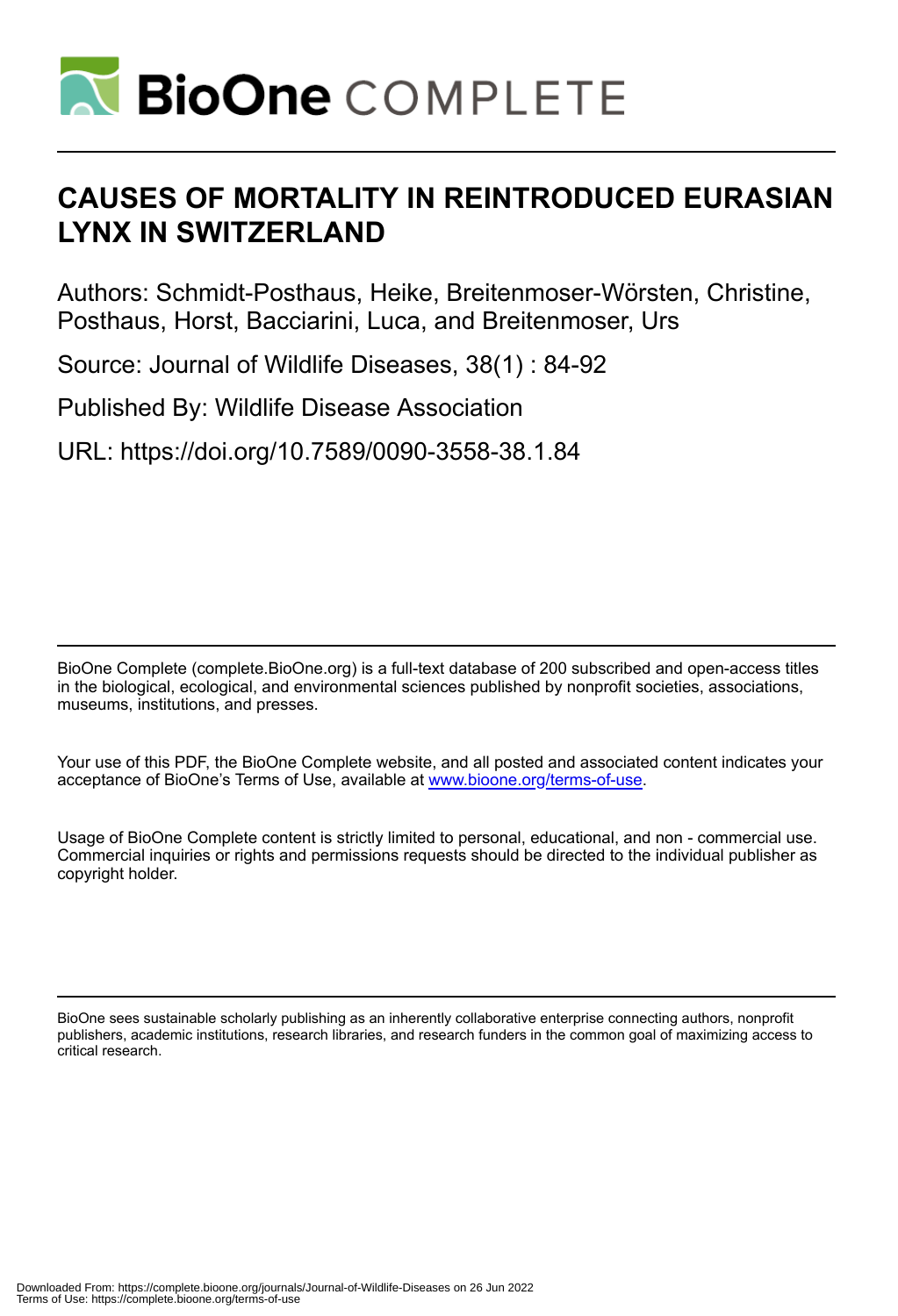## **CAUSES OF MORTALITY IN REINTRODUCED EURASIAN LYNX IN SWITZERLAND**

**Heike Schmidt-Posthaus,**1,4 **Christine Breitenmoser-Wu¨rsten,**<sup>2</sup> **Horst Posthaus,**<sup>1</sup> **Luca Bacciarini,**<sup>1</sup> **and Urs Breitenmoser**<sup>3</sup>

1 Centre for Fish and Wildlife Health, Institute of Animal Pathology, University of Bern, Länggass-Strasse 122, 3012 Bern, Switzerland

<sup>2</sup> KORA (Coordinated research projects for conservation and management of predators in Switzerland), Thunstrasse 31, 3074 Muri/Bern, Switzerland

<sup>3</sup> Institute of Veterinary-Virology, University of Bern, Länggass-Strasse 122, 3012 Bern, Switzerland

<sup>4</sup> Corresponding author (e-mail: heike.schmidt@itpa.unibe.ch)

ABSTRACT: Seventy-two lynx, found dead in the Swiss Alps and the Jura Mountains (Switzerland) from 1987–99, were evaluated to determine the cause of death. Seventy-two per cent (52/72) of all animals died because of noninfectious diseases or causes such as vehicular collision and poaching. Eighteen percent (13/72) died from infectious diseases, including some which could have been transferred to the lynx from domestic animals or other wild animals such as panleukopenia and sarcoptic mange. If only radio-tagged animals (included in a monitoring program) were taken into consideration, the percentage of mortality caused by infectious diseases rose to 40%, indicating that infections might be underestimated in randomly found mortality events. We hypothesize that even a few cases of infections in a small population like the lynx, which are additionally threatened by noninfectious causes, may threaten the long term survival of the population.

*Key words: Lynx lynx,* mortality, infectious disease, noninfectious mortality causes, reintroduced population.

#### **INTRODUCTION**

The Eurasian lynx (*Lynx lynx*) was eradicated in Switzerland and many other countries in central and western Europe at the end of the 19th century (Schauenberg, 1969; Eiberle, 1972). Due to improved habitat conditions and recovery of the prey base in the 20th century, lynx were reintroduced into the Alps of Switzerland, Austria, and Italy and into the adjacent Jura Mountains in Switzerland and Dinaric Mountains in Slovenia in the 1970s (Breitenmoser and Breitenmoser-Würsten, 1990). In Switzerland, two small distinct lynx populations developed after an expansion during the 1970s and 1980s (Breitenmoser, 1998). One population is located in the Swiss Alps extending slightly into France and Italy and one in the Jura Mountains of Switzerland and France. Each population was estimated to consist of approximately 50 adult resident individuals (Breitenmoser et al., 1998). After the first population growth phase, the expansion halted in spite of the fact that suitable habitat was still available, especially in the Alps (Breitenmoser, 1998). Mortality

among juveniles and adults was estimated to be high in both populations (Haller, 1992; Breitenmoser et al., 1993; Breitenmoser et al., 1998), primarily due to human related causes, including vehicular collisions and poaching. The lynx is a protected species (Swiss Federal Law on the Hunting and Protection of Free Living Mammals and Birds (JSV), 1988) and the wildlife units of the Swiss cantons are obliged to report any lynx mortality.

The aims of this study were to provide qualitative information on lynx mortality in Switzerland and to evaluate the importance of different causes of mortality with regard to their effects on long-term population stability.

Published reports of similar investigations on wild feline populations are rare (Watson et al., 1981; Heidt et al., 1988; Roelke et al., 1993). Causes of mortality in free-ranging Eurasian lynx also rarely have been documented until now (Stahl and Vandel, 1999). It is known that lynx are affected by sarcoptic mange (Mörner, 1992), trichinellosis (Oksanen et al., 1998), rabies (Matjuschkin, 1978; Stahl and Van-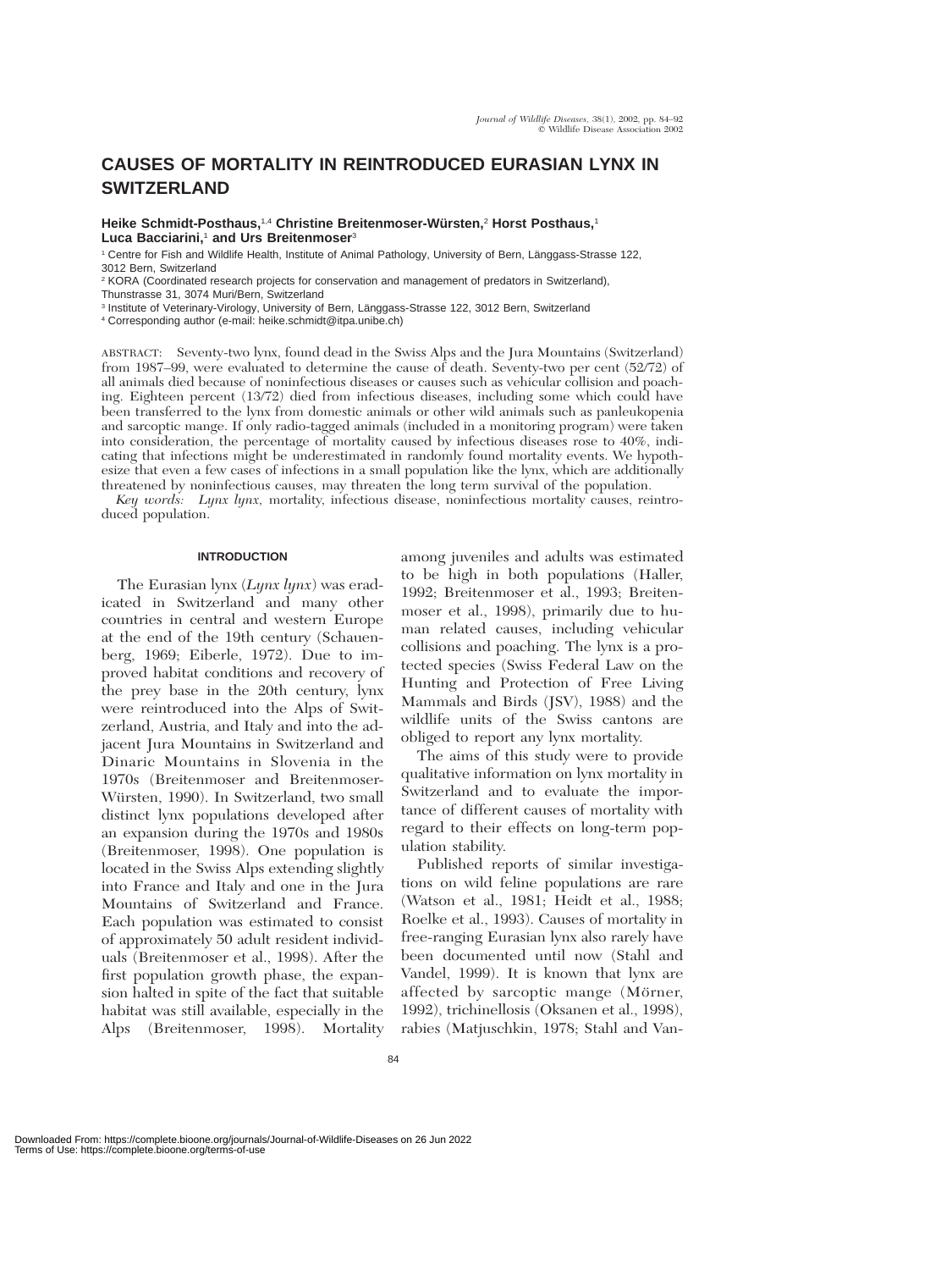

FIGURE 1. Distribution of dead lynx found in the Alps and the Jura Mountains of Switzerland. Areas surrounded by bold lines are the Jura Mountains (J), Central Alps (C), Northwestern Alps (N), and Southwestern Alps (S). Major rivers and lakes are shown. Animal locations outside Switzerland are from individuals trapped and radio-collared in Switzerland that dispersed into France.

del, 1999), and panleukopenia (Stahl and Vandel, 1999), but little is known about the relative importance of these mortality factors in the population as a whole.

#### **MATERIALS AND METHODS**

Since 1983, lynx have been followed by means of radiotelemetry in different study areas in the Alps (Haller, 1992; Breitenmoser and Haller, 1993; Breitenmoser et al., 1998) and the Jura Mountains (Breitenmoser et al., 1993). Since 1987, lynx carcasses which were found in connection with the radiotelemetry program and those reported to the state game wardens were sent to the Institute of Animal Pathology (IAP), University of Bern, for postmortem examination. On four animals the necropsy was performed in other institutes (Institute Galli Valerio, Lausanne, Switzerland; Laboratoire Vétérinaire Départemental, Lons-le-Saunier, France) and only part of the material was sent to the IAP. For our study, material (whole carcasses or parts of the body) from 72 lynx examined between 1987 and 1999 was available.

Eight animals were found still alive, but had to be euthanized because of severe debilitation using 400 mg $\rm kg^{-1}$  pentobarbital intraperitonaly (Vetanarcol-, Veterinaria AG, Zurich, Switzerland). We differentiated between the populations in the Alps and the one in the Jura Mountains, with the Alpine population further subdivided into central, northwestern, and southwestern subpopulations (Fig. 1). Three age groups were distinguished: juveniles (animals less than 10 mo of age), subadults (females  $\leq$ 2 yr, males -3 yr), and adults (females 2 yr, males  $>3$  yr). If unknown, the age was estimated by means of cementum-annuli method (Jensen and Nielson, 1968). All whole carcasses were measured and weighed, and a complete necropsy was performed. Ectoparasites were identified on the basis of typical morphologic characteristics (Rommel et al.,  $2000$ ). Fecal samples of 58 lynx were examined for protozoan and helminthic parasites using  $ZnCL<sub>2</sub>/$ NaCl and NaCl floatation methods and Baermann method (Rommel et al., 2000). Examination for *Trichinella* sp. using the digestion method (OIE Manual, 1996) on diaphragm muscle was started in April 1998.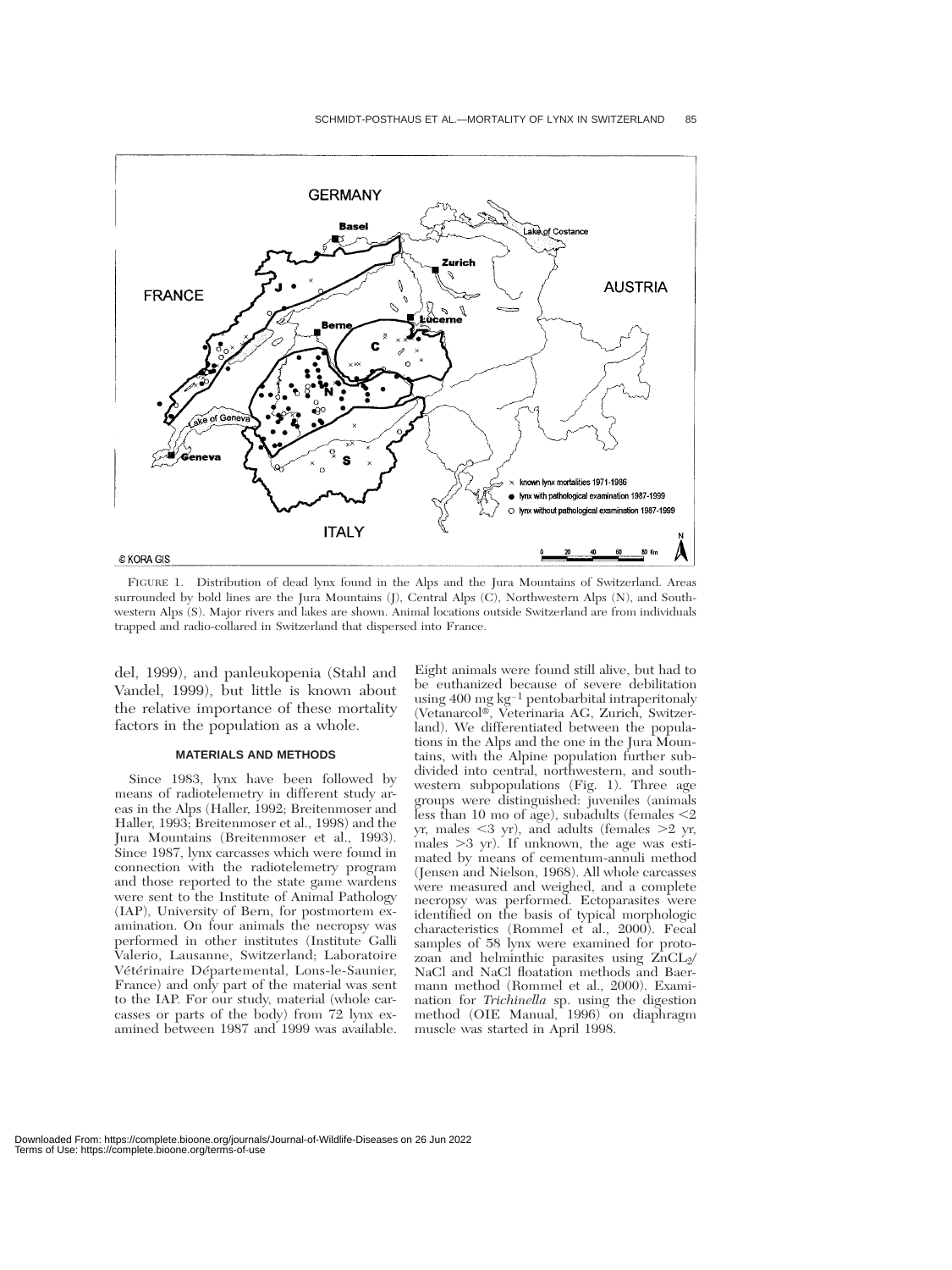

FIGURE 2. Number of lynx in Switzerland examined per year and area.

In 25 cases of suspected bacterial infections routine bacteriologic examinations were carried out according to established diagnostic techniques (Quinn et al., 1994).

In 30 cases macroscopically altered tissues were fixed in 4% buffered formalin, paraffin embedded, cut to  $5 \mu m$  slices, and stained with hematoxilin and eosin. Seven animals, which originated from areas where rabies was considered endemic at the time, were tested for rabies with a direct immunofluorescent antibody test (Dean and Abelseth, 1973). In two cases an immunohistochemical analysis for feline parvovirus and feline coronavirus was performed according to published protocols (Tammer et al., 1995).

Examined lynx were classified according to their monitoring status (radio-tagged and found by means of telemetry or found by chance), the population or subpopulation, the year of death, age, sex, and the cause of mortality.

Significance of differences between distribution of age and sex classes and between the infectious and non-infectious causes of death were tested using a Chi-square test. All statistical analyses were calculated using SYSTAT program (version 8.0, SPSS Inc. Chicago, Illinois, USA). The level of significance was set at  $P < 0.05$ .

#### **RESULTS**

#### **Origin, age, and sex data**

Submitted lynx originated from the populations in the Alps  $(n = 53)$  and the Jura Mountains  $(n = 19)$  (Fig. 1). From the Jura Mountains, 11 of 19 carcasses date

from the years 1989–92. Since then, findings were sporadic and ceased for the past 2 yr. The number of carcasses submitted from the northwestern Alps since 1994 greatly increased (Figs. 1, 2). In the late 1980s, carcasses were only occasionally reported from this part of the Alps. Except for three cases, all lynx from the Alpine population originated from the northwestern part of the Swiss Alps (Cantons of Bern, Fribourg, and Vaud). One carcass was found in the Canton of Uri (central part) and two others in the Canton of Valais (southwestern part). Compared to findings before 1989 (Fig. 1) submissions from these Alpine regions decreased sharply. This development correlates with the current size and distribution of the population as to date the main part of the alpine lynx population is located in the northwestern part of the Swiss Alps (Breitenmoser et al., 1998).

Twenty-nine (40%) of the 72 lynx examined were juvenile, 14 of 72 (19%) subadult, and 26 of 72 (36%) adult. In three animals the age could not be determined because the carcass was not complete. In all age classes the sex ratio was balanced (females/males): juveniles: 17 of 12, subadults: 8 of 6, adults: 13 of 13 ( $\chi^2$  < 3.84,  $P > 0.05$ .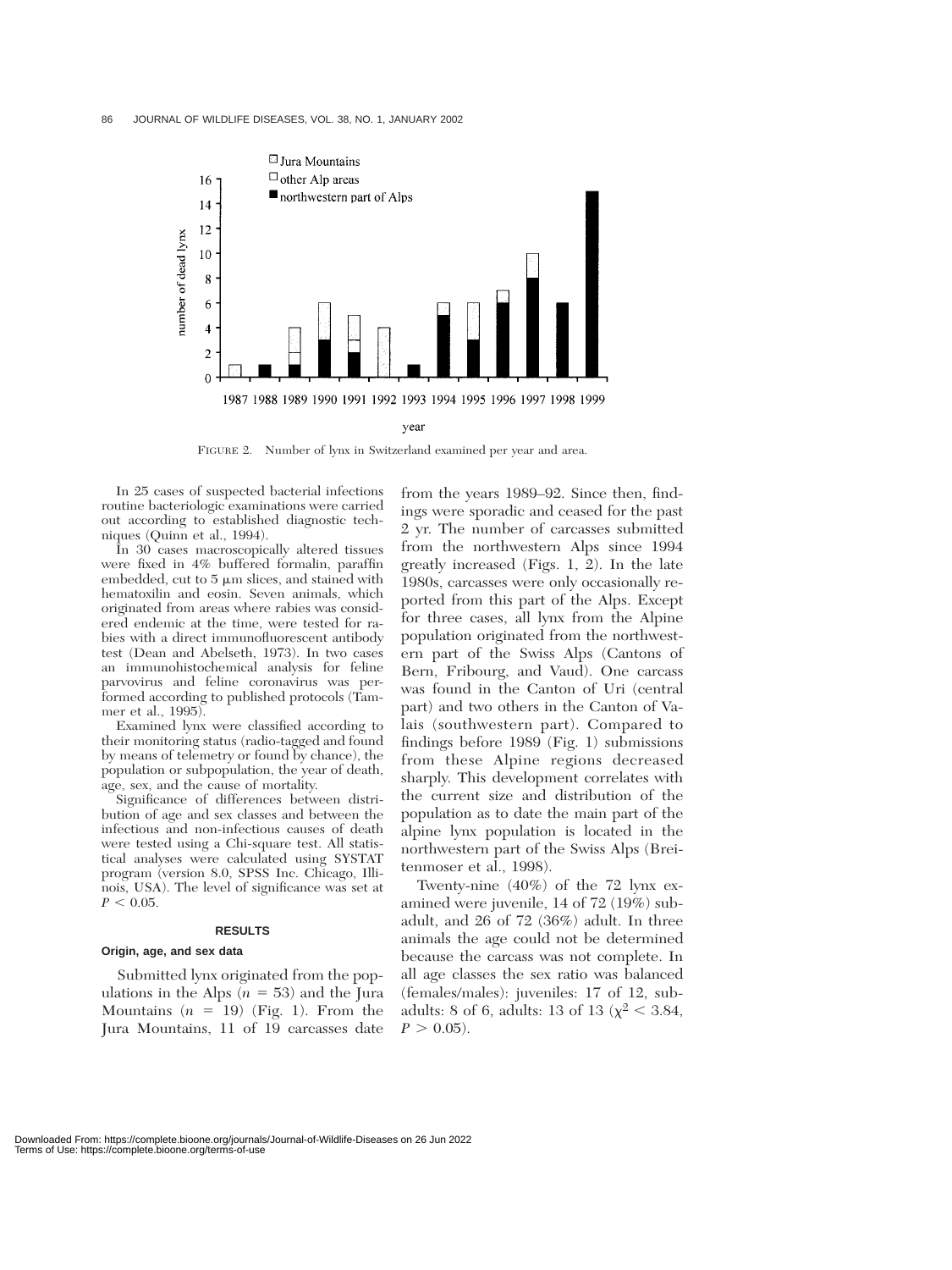

FIGURE 3. Number of lynx examined per month and age class in Switzerland.

Fifteen of the 72 examined lynx were found because they were radio-tagged. In the radio-tagged group all animals except one were subadults or adults, because juveniles were not radio-tagged.

Most of the juveniles were found from October to December with 9 of 29 (31%) found in October (Fig. 3). Four of these juveniles were orphans because their mothers had died due to vehicular collisions or poaching during the fall hunting season. Adults showed a slight peak in April (6/26). For subadult mortality, there was no distinct seasonal pattern.

Infectious diseases were determined as the actual cause of death in 13 of 72 (19%) investigated animals (Table 1). Five animals were juvenile, three subadult, and five adult, therefore the prevalence of infectious causes of mortality was similar in all age classes; 17% (5/29) in juveniles, 21% (3/14) in subadults, and 19% (5/26) in adults. Among the radio-tagged lynx, significantly more animals died because of infectious diseases (6/15) than in the group of lynx found by chance  $(7/57)$ ;  $(\chi^2 < 5.83)$ ,  $P = 0.02$ .

Among these 13 cases of infectious cause of mortality parasitic diseases were the most frequent (7/13) followed by bacterial diseases (5/13). One viral infection was diagnosed (Table 1). In 1999, five cases of severe infestation with mites were diagnosed in the northwestern part of the Alps. In two animals *Notoedres cati,* in two others *Sarcoptes scabiei,* and in one case a simultaneous infestation with both mites was diagnosed (M.-P. Ryser-Degiorgis, pers. comm.). All of these animals had a severe proliferative dermatitis with crust formation mainly on the head, trunk, and extremities and were cachectic. Two juveniles died because of an endoparasitosis with *Toxocara* sp. Both animals were cachectic with a catarrhal enteritis and a severe infestation with *Toxocara* sp. In one of these animals the endoparasitosis led to small intestinal obstruction.

Five lynx died because of bacterial infections. A purulent bronchopneumonia was diagnosed in four animals. Beta-hemolytic streptococci were isolated in two cases, *Streptococcus canis* and *Pasteurella* sp. in one case, and in one case no specific pathogenic bacteria could be isolated due to postmortem overgrowth of enteric flora. In two animals bronchopneumonia was associated with pyothorax and purulent periand epicarditis. One animal had an additional ascending urinary tract infection with hemolytic *Eschericia coli* leading to a purulent cystitis and pyelonephritis. One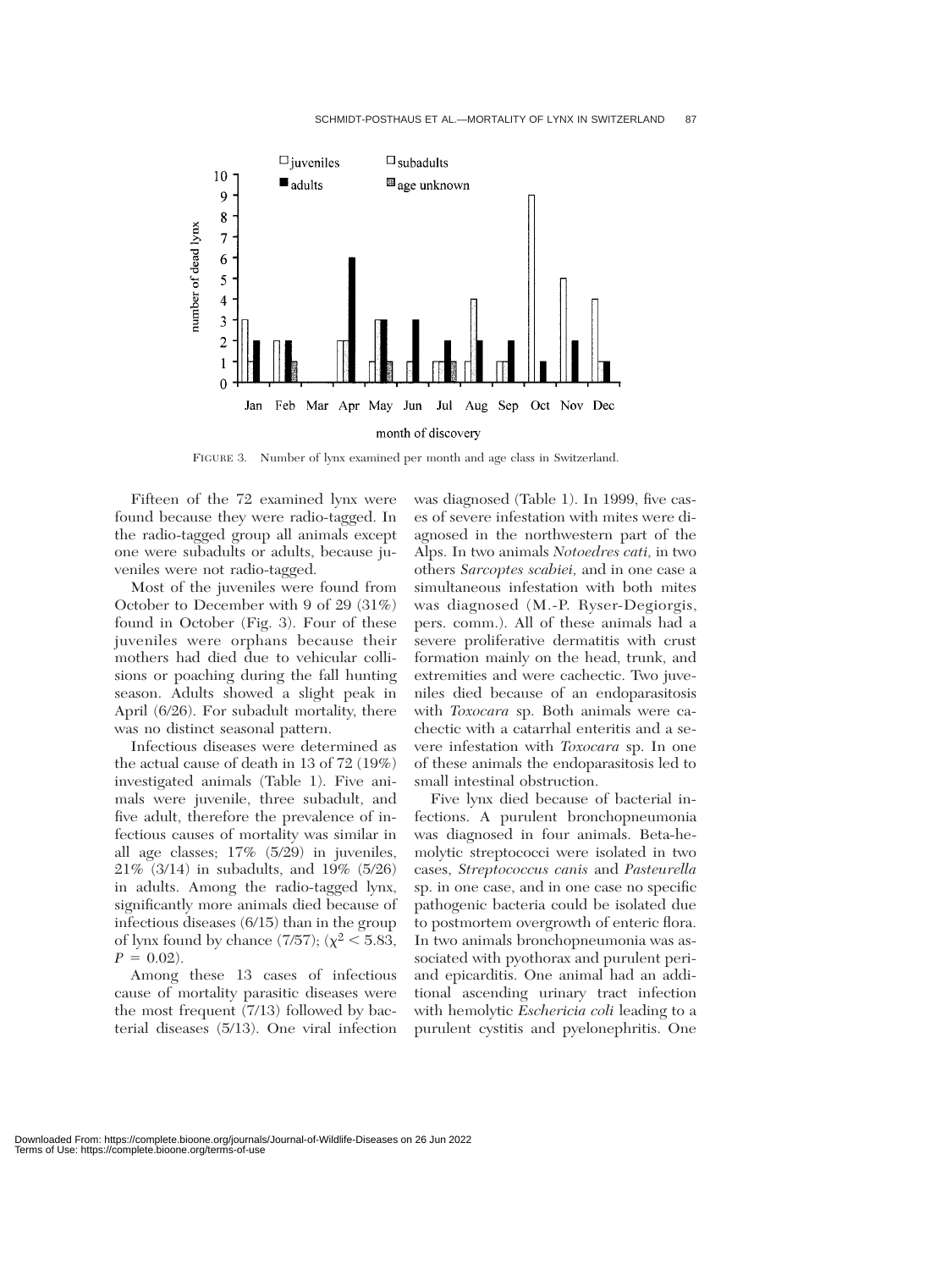|                            | Swiss Alps     |                  |                |                     |                | Jura Mountains |                        |      |                             |                |                |
|----------------------------|----------------|------------------|----------------|---------------------|----------------|----------------|------------------------|------|-----------------------------|----------------|----------------|
|                            | Juve-<br>niles | Subadults Adults |                | Age<br>un-<br>known | Total          | Juve-          | niles Subadults Adults |      | Age<br>$un-$<br>known       | Total          | Total          |
| Infectious diseases        | 5              | 2(2)             | 4(1)           |                     | 11(3)          | 1              | 1(1)                   | 2(2) |                             | 4(3)           | 15(6)          |
| Parasitic                  | $\mathbf{2}$   | 1(1)             | 3(1)           |                     | 6(2)           | 1              |                        |      |                             | 1              | 7(2)           |
| Bacterial                  | $\mathfrak{2}$ | 1(1)             |                |                     | 3(1)           |                |                        | 2(2) |                             | $\overline{2}$ | 5(3)           |
| Viral                      |                |                  |                |                     |                |                | 1(1)                   |      |                             | 1(1)           | 1(1)           |
| Unknown                    | 1              |                  | $\mathbf{1}$   |                     | $\mathfrak{2}$ |                |                        |      |                             |                | $\mathfrak{2}$ |
| Noninfectious              |                |                  |                |                     |                |                |                        |      |                             |                |                |
| diseases                   | 17             | 6                | 12             |                     | 35             | 3              | $\overline{5}$         | 6    | 1                           | 15             | 50(8)          |
| Traffic accident           | 1              | 3                | $\mathfrak{2}$ |                     | 6              | 1              | $\overline{4}$         | 3    | 1                           | 9              | 15             |
| Illegal killing            | 3              | 1                |                |                     | $\overline{4}$ |                |                        | 2(2) | $\overbrace{\hspace{15em}}$ | 2(2)           | 6(2)           |
| Starvation                 | 4(1)           |                  |                |                     | 4(1)           |                |                        |      |                             |                | 4(1)           |
| Obstipation                | 1              |                  | 1              |                     | $\mathfrak{2}$ |                |                        |      |                             |                | $\mathfrak{2}$ |
| Legally shot               |                |                  | 3(1)           |                     | 3(1)           |                |                        |      |                             |                | 3(1)           |
| Miscellaneous <sup>a</sup> |                | $\mathfrak{2}$   | 3(2)           |                     | 5(2)           | 1              |                        |      |                             | 1              | 6(2)           |
| Unknown                    | 8              |                  | 3              |                     | 11             | 1              | 1                      | 1    |                             | 3              | 14(2)          |
| Unknown cause              | 3              |                  | 2(1)           | $\mathfrak{2}$      | 7(1)           |                |                        |      |                             |                | 7(1)           |

TABLE 1. Causes of mortality in free-ranging lynx in Switzerland. Distinguished are infectious and noninfectious diseases for different age groups. The number of radio-tagged animals are given in parentheses.

<sup>a</sup> Two subadults from the Swiss Alps were killed in a trap or were drowned. One adult lynx fell down a steep rock, one was killed in an intraspecific fight, and one radio-tagged animal died during anesthesia. One juvenile animal originating from the Jura Mountains was killed by a dog attack.

lynx had developed a purulent alveolarperiostitis from a broken canine tooth with subsequent septicemia and acute necrotizing lesions in most organs. Beta-hemolytic streptococci were isolated from liver, spleen, lymph nodes, kidney, and lung.

One radio-tagged subadult female from the Jura Mountains showed a severe, diffuse, acute fibrino-necrotizing gastroenteritis. Immunohistochemically, antibodies directed against feline parvovirus antigen reacted positive in small intestinal epithelial cells.

Overall, 74% of all analyzed animals (43/ 58) had parasites. In 67% (39/58) endoparasites in the gastrointestinal tract, the lung, or the skeletal muscles and in 16% (9/58) ectoparasites were diagnosed. Among the endoparasites, *Toxocara* sp. was most frequently found (23/58). Additionally, *Taenia* sp. (3/58), *Trichuris* sp. (5/ 58), *Capillaria* sp. (5/58), *Uncinaria* sp. (1/ 58), *Nematodirus* sp. (1/58), *Toxascaris leonina* (1/58), ascarids which could not further be identified (3/58), and coccidia (7/58) were diagnosed. In five cases (9%)

infection with *Aelurostrongylus abstrusus* was found. In only one animal this resulted in a multifocal, mild, granulomatous pneumonia which was interpreted as an incidental finding.

Six of 20 lynx (30%) tested for *Trichinella* sp. were positive. All these animals were subadults or adults.

Ectoparasites included *Notoedres cati* (3), *Sarcoptes scabiei* (3) mentioned above, as well as *Otodectes cynotis* (1), and unidentified fleas (7), and ticks (4).

None of the seven lynx tested for rabies was positive.

#### **Non-infectious diseases**

Noninfectious causes of mortality were determined in 52/72 lynx (72%) and are summarized in Table 1. Except in 1999, these were the most common causes of mortality (Fig. 4). Noninfectious causes of mortality were diagnosed in 72% (21/29) of juvenile, 78% (11/14) of subadult, and 69% (18/26) of adult lynx.

Seventy-seven per cent (44/57) of all non radio-tagged subadult and adult ani-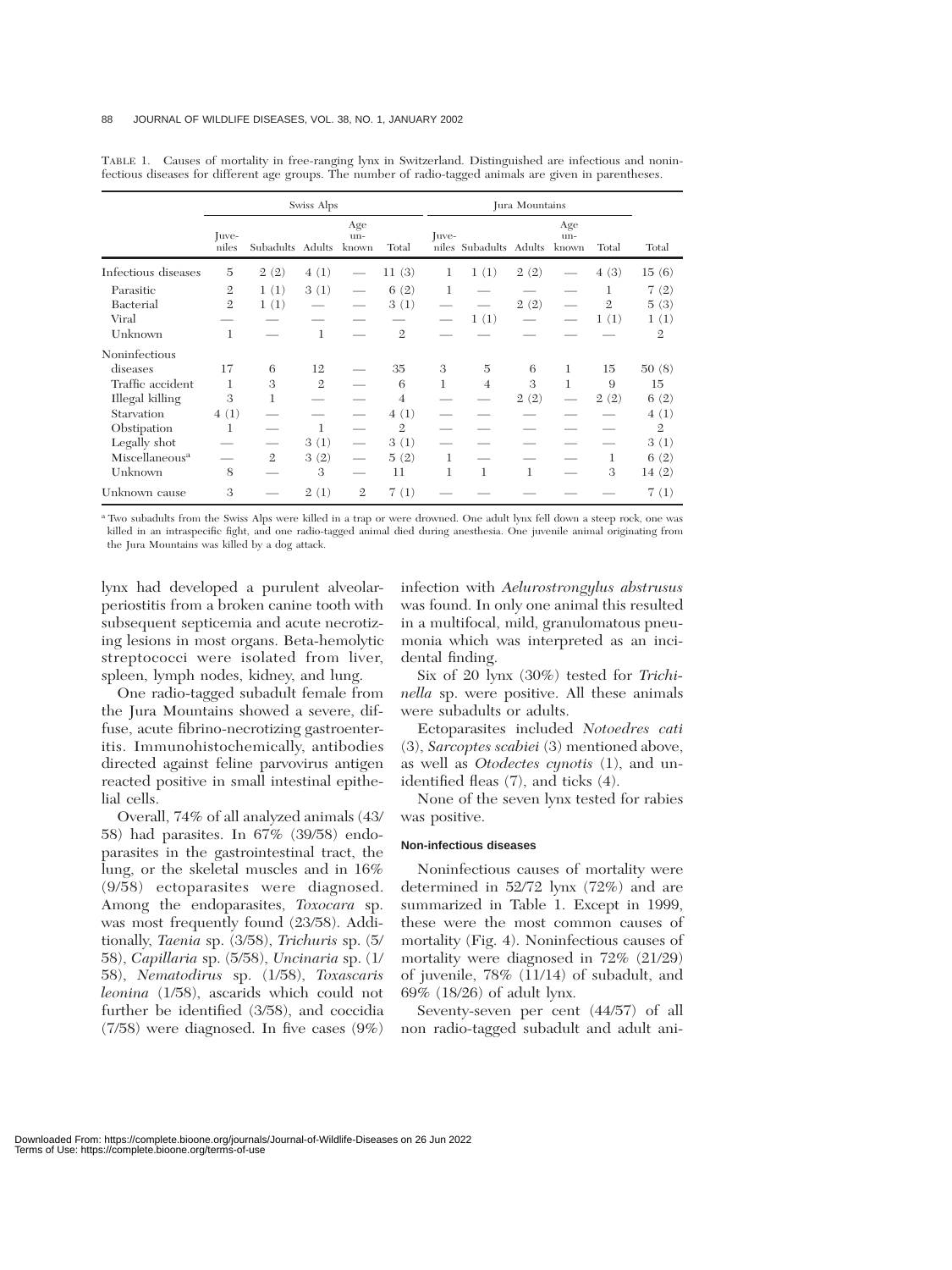

FIGURE 4. Distribution of causes of mortality of lynx in Switzerland 1987–99.

mals died of non-infectious causes. Fortyeight per cent (21/44) of these were human-caused, most frequently vehicular collisions (15/44; 34%). Four lynx (9%) were poached. Three adults of this group were legally shot by state game wardens because they were mainly preying upon domestic sheep. In three cachectic juveniles starvation was considered the final cause of death as no other signs of underlying disease were found. All these animals were known to be orphans and appeared in human settlements searching for food.

In contrast, fewer radio-tagged animals died due to non-infectious causes (8/15; 53%). None of these died because of a vehicular collision. Two were poached (Table 1).

In seven animals the cause of death remained undetermined. One adult died from an acute necrotizing pancreatitis with fibrinous and plasmacellular serositis. Neither other lesions nor antigens of feline coronavirus were detected. In one juvenile severe metastatic calcification in lung, kidney, and vessels in all organs concomitantly with a mild membranous glomerulonephritis was present. However the etiology of these lesions could not be determined. In five cases no diagnosis was achieved because of severe postmortem autolysis or incompleteness of submitted carcasses.

### **DISCUSSION**

Veterinary evaluation generally has been recommended for monitoring of reintroduced populations (IUCN, 1998). Postmortem examinations of mortalities should be an integral part of any monitoring program. Information about the distribution, significance, and trends of mortality causes is valuable for any management program, particularly in cases of small, endangered populations.

In this study 18/26 resident adults died of non-infectious causes. All of these animals were still of reproductive age, and it is unknown whether the population is able to compensate for these losses. If the turnover is too high and if the total number of animals is small, the population may not be able to survive in the long term (Lacy, 1992, 1997; Franklin and Frankham, 1998). In contrast to juvenile mortality, mortality rates among adults should remain low in a stable population of longliving, solitary animals. A high rate of adult mortality could threaten the long-term survival of the two populations in Switzerland. Our results correspond with the findings of Stahl and Vandel (1999) who also found a high mortality rate among adult and subadult lynx in France. These authors also determined that mortality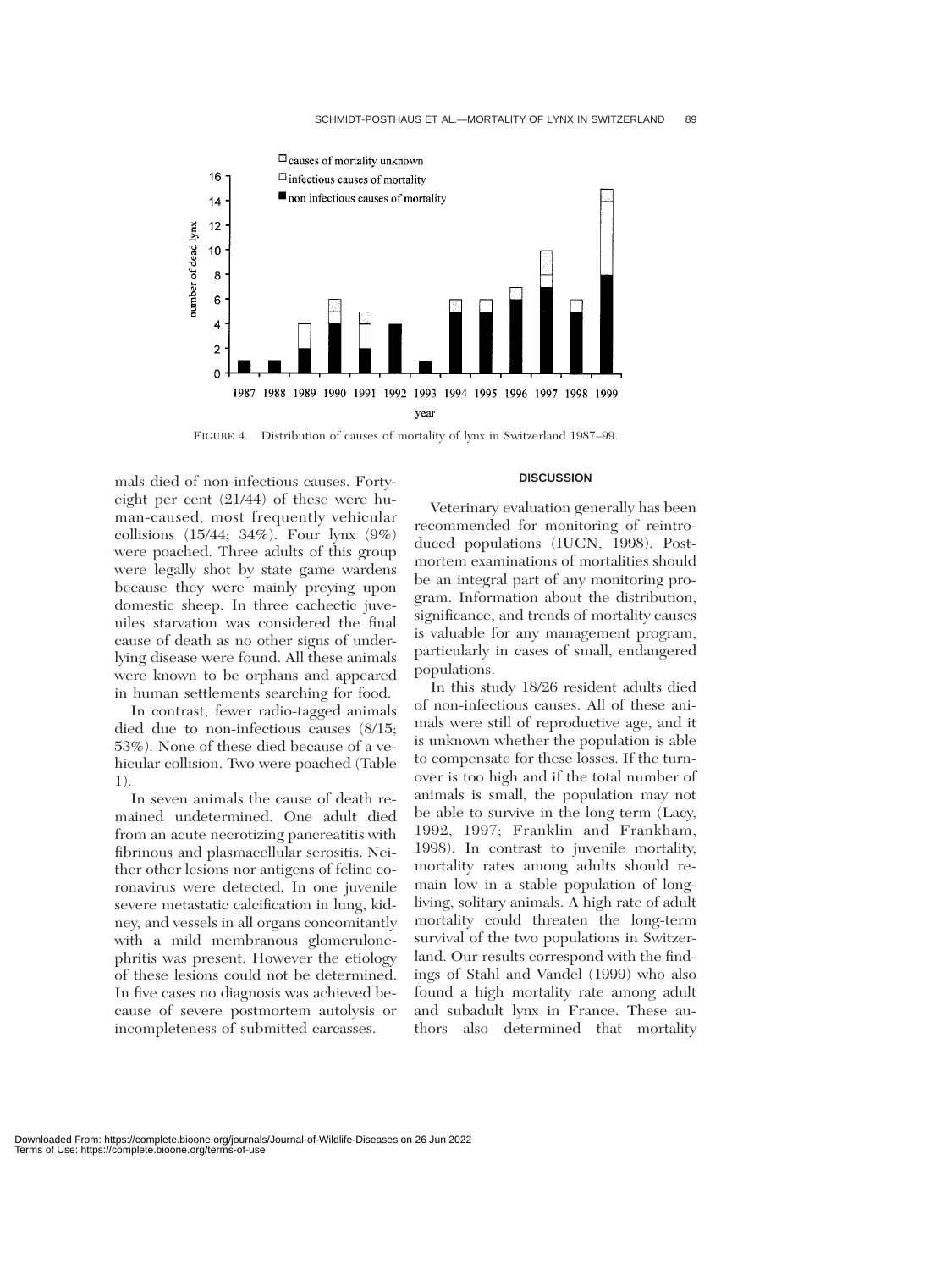among adults and subadults was more frequently human-related than in juveniles. This is in contrast to our study, where the distribution of causes of mortality among the age classes was balanced. However, because poaching in subadults and adults (juveniles were not radio-tagged) is relatively higher in radio-tagged animals than in animals found by chance, we hypothesize that poaching has a much more important role in the overall mortality of lynx in Switzerland than was apparent in this study.

In our study, the distribution of causes of mortality clearly differed between the radio-tagged animals and the animals found by chance. We assume that radiotagged animals represent better the actual situation in the wild because all of these lynx were found independent of the cause of death. Among the animals found by chance, road kills were most likely to be reported. In contrast, infectious diseases as well as illegal killings were likely to be under-represented in the overall group of animals sent in for examination. Based upon our data from radio-tagged animals, 40% died due to infections.

In small populations continuously threatened by non-infectious causes like vehicular collisions and poaching, even few cases of fatal infectious diseases could severely affect the population. Wild lynx are susceptible to diseases common in domestic cats or red foxes (*Vulpis vulpis*). Foxes and domestic cats are casual prey of lynx (Jobin et al., 2001), hence disease transmission is possible. In our study we diagnosed one animal with panleukopenia and five animals with *Notoedres cati* and/ or *Sarcoptes scabiei* infestations. All cases of mange were diagnosed in 1999. Sarcoptic mange has been endemic in red fox populations in southern Switzerland and only recently has developed to epidemic foci north of the Alps (Wandeler et al., 1985; C. Fischer, pers. comm.), potentially increasing the risk of transmission to lynx.

Infectious diseases have seldom been described to cause population decline in free-ranging large carnivores (Murray et

al., 1999). These declines are mainly reported to correlate with larger sympatric populations of domestic or other freeranging carnivores (Kat et al., 1995; Roelke-Parker et al., 1996; Ballard and Krausman, 1997). Viral diseases like rabies and canine distemper played the major role. Most of the affected species (Weiler et al., 1995; Ballard and Krausmann, 1997; Alexander and Appel, 1994; Kat et al., 1995; Holzman et al., 1992; Roelke-Parker et al., 1996) were group-living animals. In contrast, lynx are solitary (Breitenmoser et al., 1993), and therefore an epidemic is less likely. Nevertheless, the five mange cases in 1999 demonstrate that in the Swiss population infectious diseases may suddenly become important and consequently, veterinary screening should continue. In this study one case of panleukopenia was diagnosed in 1989. Since then, no other cases of viral infections were detected; however, because no serologic surveys were performed, the epidemiologic situation of viral infections of lynx in Switzerland is unclear.

Finally, effects of disease may be aggravated when combined with other factors, such as malnutrition, stress, or inbreeding (O'Brien et al., 1985; Ullrey, 1993; Lloyd, 1995). This was described in cheetah and black-footed ferret populations (O'Brien and Evermann, 1988), but the importance of this interaction in free-ranging animals is unclear. As the lynx populations in Switzerland are still isolated and have developed out of a few animals released in the early 1970s, we suspect that genetic diversity in the Swiss lynx populations is small. Further investigations of the genetic structure of these populations are in progress (G. Obexer-Ruff, unpubl. data).

To summarize, our results provide important data about distribution of wild lynx populations in Switzerland and the main factors threatening their survival. We also showed that systematic postmortem investigation of endangered species, as the Eurasian lynx, is indeed a valuable part of a wildlife-monitoring program.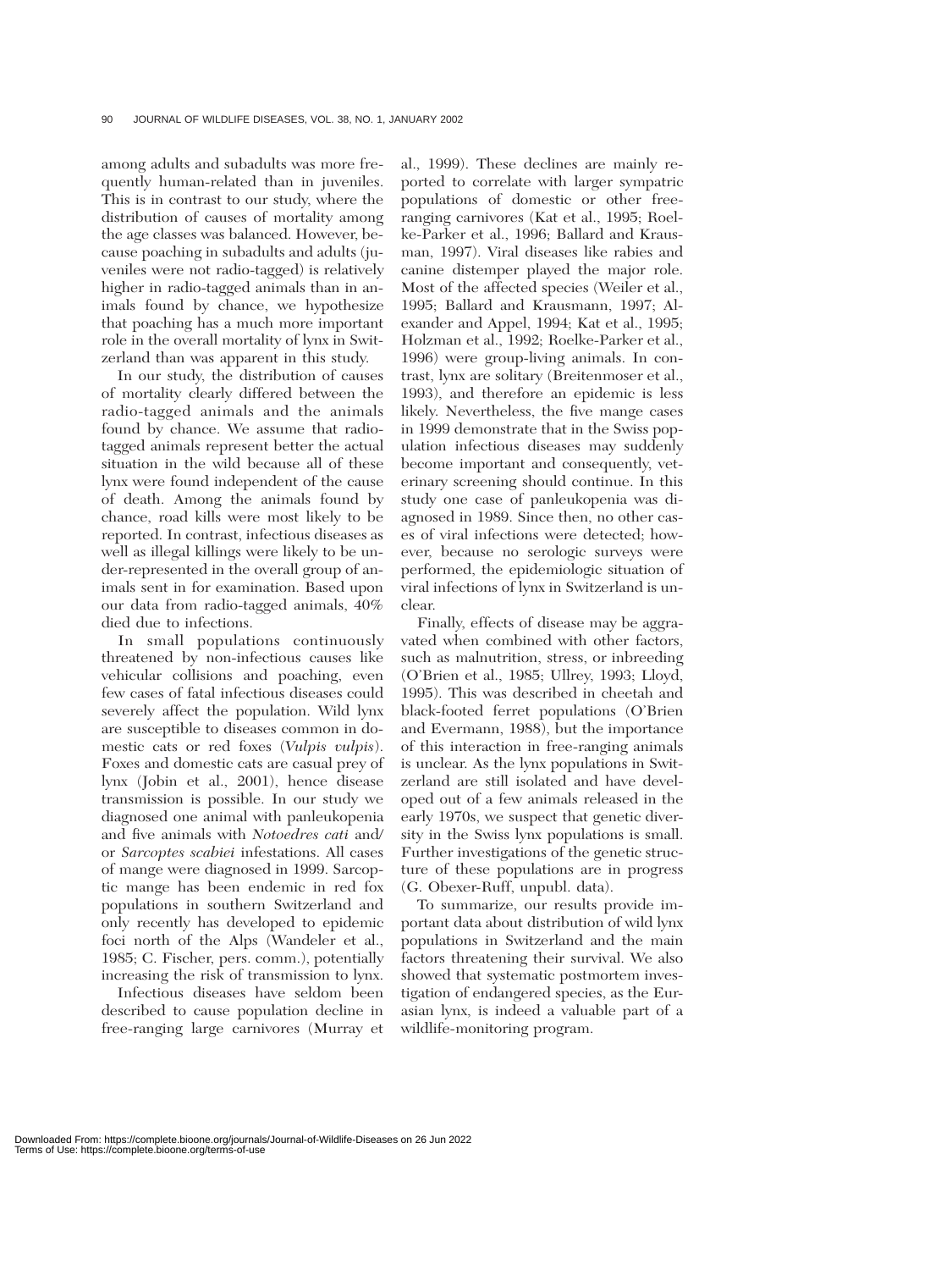#### **ACKNOWLEDGMENTS**

Thanks are due to A. Kipar for providing immunohistochemical tests for feline parvovirus and coronavirus. Authors also thank P. Boujon, and M. Morand, who necropsied five of the lynx. We also thank members of the Centre for Fish and Wildlife Health team who were involved in the necropsies of some of the lynx. Bacteriologic and parasitologic examinations were performed by the Institute of Bacteriology, University of Bern and the Institute of Parasitology, University of Bern. M. P. Ryser-Degiorgis and the group of the National Veterinary Institute, Uppsala, Sweden, identified the mites. We are grateful to P. Girling for helpful comments and English corrections. The Federal Office of the Environment, Forests and Landscape (FOEFL), Bern, Switzerland supported this study.

#### **LITERATURE CITED**

- ALEXANDER, K. A., AND M. J. G. APPEL. 1994. African wild dogs (*Lycaon pictus*) endangered by a canine distemper epizootic among domestic dogs near the Masai Mara National Reserve, Kenya. Journal of Wildlife Diseases 30: 481–485.
- BALLARD, W. B., AND P. R. KRAUSMAN. 1997. Occurrence of rabies in wolves of Alaska. Journal of Wildlife Diseases 33: 242–245.
- BREITENMOSER, U. 1998. Large predators in the alps: The fall and rise of man's competitors. Biological Conservation 83: 279–289.
- , AND C. BREITENMOSER-WÜRSTEN. 1990. Status, conservation needs and re-introduction of the lynx *Lynx lynx* in Europe. Nature and Environment Series, No. 45. Council of Europe, Strasbourg, Austria, 43 pp.
- , AND H. HALLER. 1993. Pattern of predation by reintroduced European lynx in the Swiss Alps. The Journal of Wildlife Management 57: 135– 144.
- , C. BREITENMOSER-WÜRSTEN, AND S. CAPT. 1998. Re-introduction and present status of the lynx (*Lynx lynx*) in Switzerland. Hystrix 10: 17– 30.
- , P. KACZENSKY, M. DÖTTERER, C. BREITEN-MOSER-WÜRSTEN, S. CAPT, F. BERNHART, AND M. LIBEREK. 1993. Spatial organisation and recruitment of lynx (*Lynx lynx*) in a re-introduced population in the Swiss Jura Mountains. Journal of Zoology 231: 449–464.
- DEAN, D. J., AND M. K. ABELSETH. 1973. The flourescent antibody test. *In* Laboratory techniques in rabies, M. M. Kaplan, and H. Koprpwski (eds.). World Health Organization, Geneva, Switzerland, pp. 87–102.
- EIBERLE, K. 1972. Lebensweise und Bedeutung des Luchses in der Kulturlandschaft. Mammalia de-

picta (Beiheft zur Zeitschrift für Säugetierkunde) 8: 1–65.

- FRANKLIN, I. R., AND R. FRANKHAM. 1998. How large must populations be to retain evolutionary potential? Animal Conservation 1: 69–73.
- HALLER, H. 1992. Zur Ökologie des Luchses (Lynx *lynx*) im Verlauf seiner Wiederansielung in den Walliser Alpen. Mammalia depicta (Beiheft zur Zeitschrift für Säugetierkunde) 15: 1–62.
- HEIDT, G. A., R. A. RUCKER, M. L. KENNEDY, AND M. E. BAEYENS. 1988. Hematology, intestinal parasites, and selected disease antibodies from a population of bobcats. Journal of Wildlife Diseases 24: 80–183.
- HOLZMAN, S. J., M. J. CONROY, AND W. R. DAVID-SON. 1992. Diseases, parasites and survival of coyotes in south-central Georgia. Journal of Wildlife Diseases 28: 572–580.
- IUCN/SCC RE-INTRODUCTION SPECIALIST GROUP. 1998. IUCN Guidelines for Re-introductions. IUCN, Gland, Switzerland, 10 pp.
- JENSEN, B., AND L. B. NIELSEN. 1968. Age determination in the red fox (*Vulpes vulpes* L.) from canine tooth sections. Danish Reviews of Game Biology 5: 1–15.
- JOBIN, A., P. MOLINARI, AND U. BREITENMOSER. 2001. Prey spectrum, prey preference and consumption rates of Eurasian lynx in the Swiss Jura Mountains. Acta Therioligica, 42: In press.
- KAT, P. W., K. A. ALEXANDER, J. S. SMITH, AND L. MUNSON. 1995. Rabies and african wild dogs in Kenya. Proceedings of the Royal Society of London. Series B: Biological Sciences 262: 229–233.
- LACY, R. C. 1992. The effects of inbreeding on isolated populations: Are minimum viable population sizes predictable? *In* Conservation Biology The theory and practice of nature conservation preservation and management, P. L. Fielder, and S. K. Jain (eds.). Capman and Hall New York, New York, pp. 277–296.
- . 1997. Importance of genetic variation to the viability of mammalian populations. Journal of Mammalogy 78: 320–335.
- Lloyd, S. 1995. Environmental influences on host immunity. *In* Ecology of infectious diseases in natural populations, B. T. Grenfell, and A. P. Dobson (eds.). Cambridge University Press, Cambridge, UK, pp. 327–361.
- MATJUSCHKIN, E. N. 1978. Konkurrenten und Feinde, Krankheiten und Parasiten. *In* Der Luchs *Lynx lynx* E. N. Matjuschkin (ed.). Neue Brehm-Bücherei, Wittenberg Lutherstadt, pp. 130-134.
- MÖRNER T. 1992. Sarcoptic mange in Swedish wildlife. Revue Scientifique et Technique 11: 1115– 1121.
- MURRAY, D. L., A. K. CYNTHIA, F. E. JAMES, AND K. F. TODD. 1999. Infectious disease and the conservation of free-ranging large carnivores. Animal Conservation 2: 241–254.
- O'BRIEN, S. J., M. E. ROELKE, L. MARKER, A. NEW-